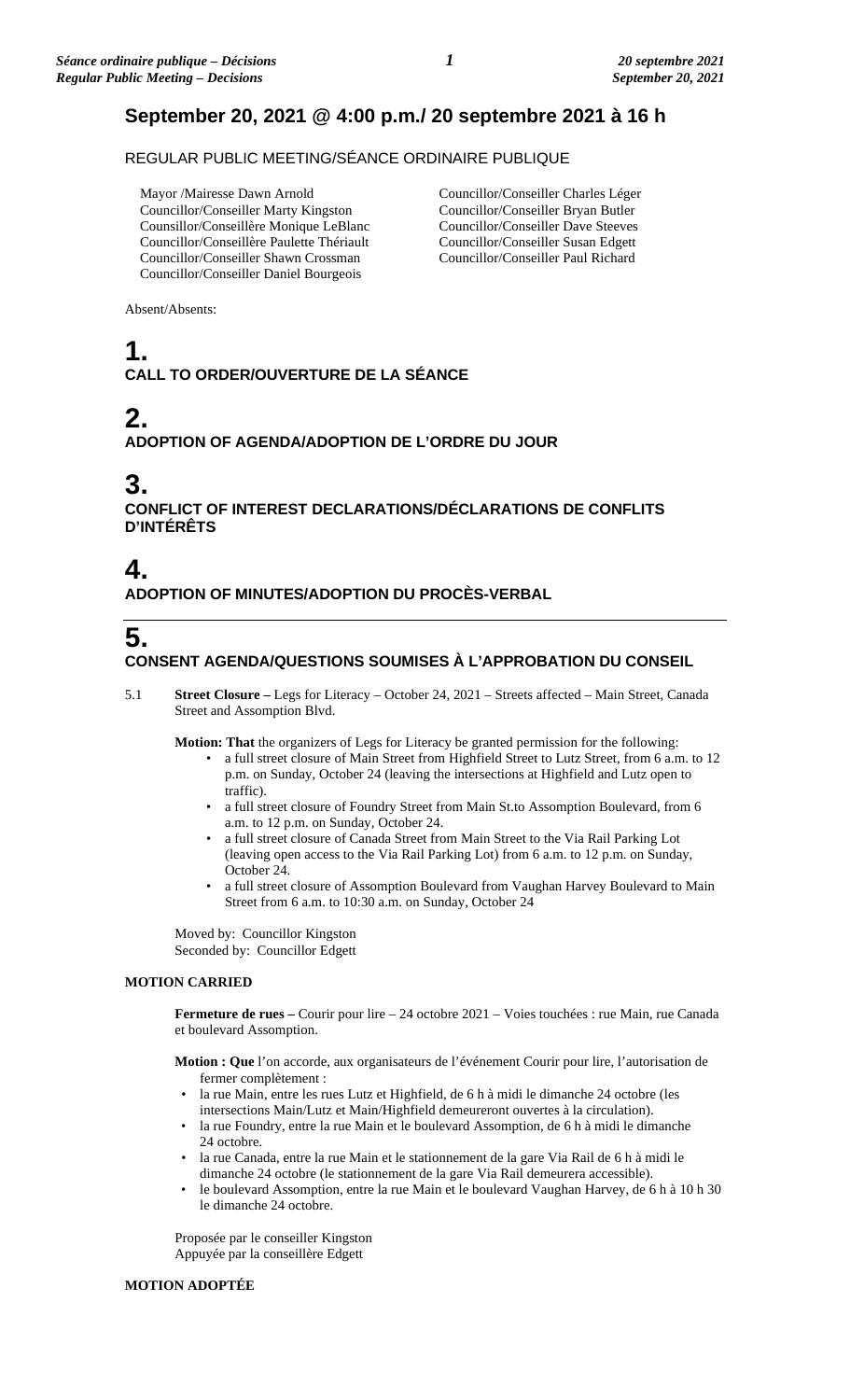## **6.**

### **PUBLIC AND ADMINISTRATION PRESENTATIONS/EXPOSÉS DU PUBLIC ET DE L'ADMINISTRATIONS**

### **6.1 PUBLIC PRESENTATIONS/EXPOSÉS DU PUBLIC**

5 minutes

6.1.1 **Presentation** – Recovery Day 2021 – Dr. Susan Crouse – Salvus Clinic

**Présentation** – Journée du rétablissement 2021 – Dr Susan Crouse – Clinique Salvus

6.1.2 **Presentation** – Public Safety Issue – Discarded Syringes – Dereck Slattery

**Présentation** – Question de sécurité publique – Seringues souillées – Dereck Slattery

6.1.3 **Presentation** – Concerns Regarding Policing and Justice in Moncton – Hafsah Mohammad

**Présentation** – Préoccupations relatives au maintien de l'ordre et à l'administration de la justice à Moncton – Hafsah Mohammad

6.1.4 **Presentation** – 2022 Masters World Championships – Jenna Morton, Greater Moncton Scottish Association

**Présentation** – Championnats mondiaux 2022 – Jenna Morton, Association écossaise du Grand Moncton

#### **Other Presentation/Autres présentations**

2 minutes

#### **6.2 ADMINISTRATION PRESENTATIONS/EXPOSÉS DE L'ADMINISTRATION** 15 minutes

6.2.1 **Heritage Conservation Board** – Launch of Heritage Week 2021 & Heritage Plaques presentation

**Comité de conservation du patrimoine** – Lancement de la Semaine du patrimoine 2021 et remise de prix

6.2.2 **NB HealthADAPT** Vulnerability Assessment Results

**ADAPTATIONSanté NB** – Résultats de l'évaluation de la vulnérabilité

6.2.3 **Update** – City of Moncton Vaccination Directives and COVID Related Items

**Mise à jour** – Directives de la Ville de Moncton au sujet de la vaccination et de la COVID-19

6.2.4 **Update** – **RCMP** – Codiac RCMP Acting Officer in Charge Ron DeSilva

**Mise à jour** – **GRC** – Ron DeSilva, agent responsable du détachement de Codiac par intérim

# **7.**

#### **PLANNING MATTERS/QUESTIONS D'URBANISME**

7.1 **Public Hearing** – Mountain and Terris (amend Conditional Zoning Agreement for drive thru restaurant)

**Motion: That** Moncton City Council proceed with the Zoning By-Law amendment being By-Law Z-220.14.

Further that the rezoning shall be subject to a resolution, including but not limited to the following conditions:

- 1) That the properties bearing PIDs 00755132, 00755124, 00752212, 00752220, 00752238, 70246137, 70246145 & 00752246 be consolidated prior to the issuance of a building permit;
- 2) That a two metre high opaque fence be located along the western property line;
- 3) That the fence be opaque and made of wood, PVC, or another similar quality material, but shall not be chain link;
- 4) That the fence and landscaping be installed and planted as soon as possible, weather permitting, but no later than six months after the completion of the building construction;
- 5) That all uses of land pursuant to this agreement shall conform with the provisions of the City of Moncton Zoning By-law, as amended from time to time, except as otherwise provided herein;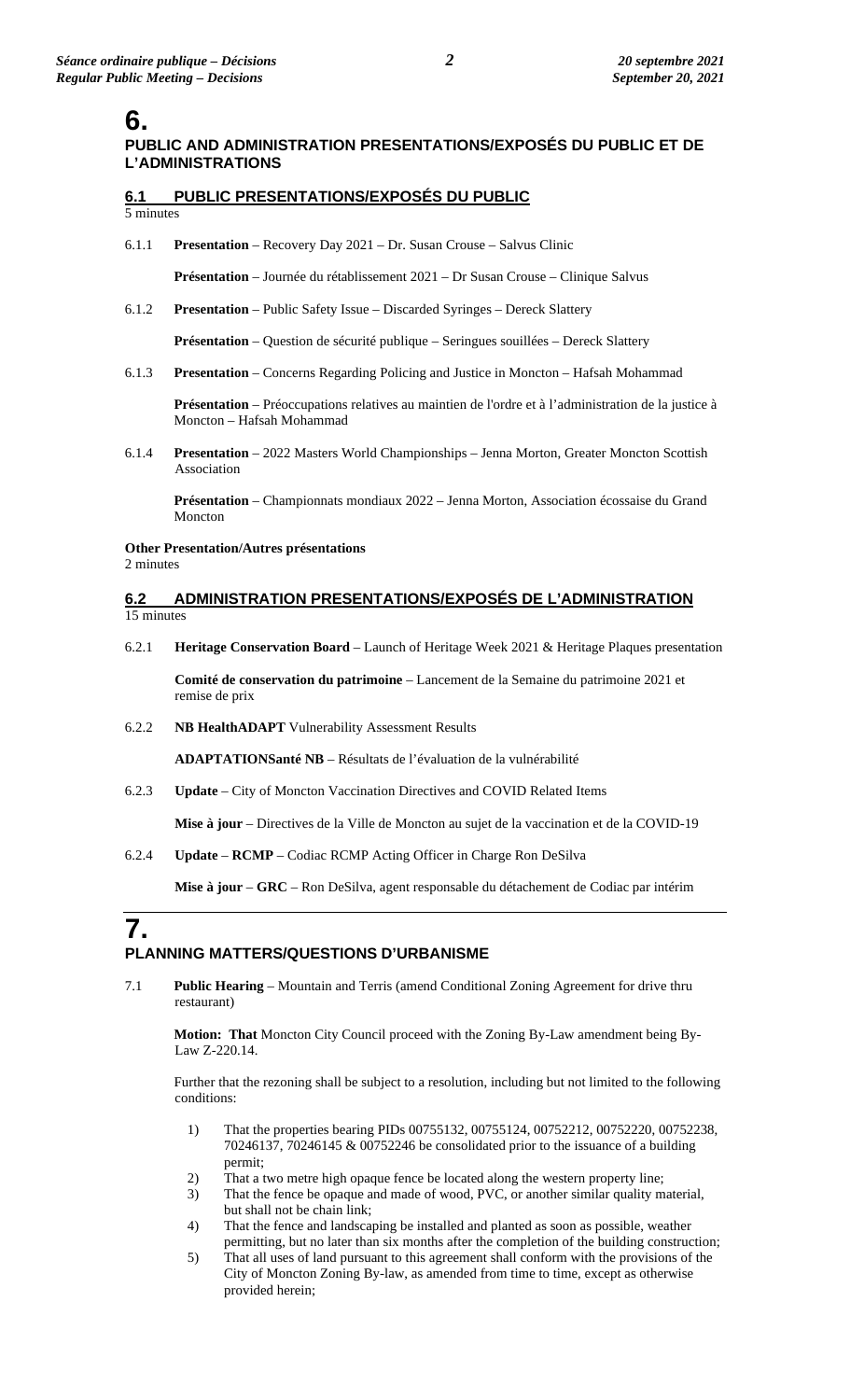- 6) That nothing contained herein shall prohibit or in any way limit the Developer's right to apply for a variance pursuant to the provisions of the Community Planning Act; and
- 7) That the development shall be carried out in substantial conformance with the plans and drawings submitted as Schedule B.

Moved by: Councillor Richard Seconded by: Councillor Edgett

#### **MOTION CARRIED**

**Audience publique** – Chemin Mountain et avenue Terris (modification de l'entente conditionnelle sur le zonage pour un restaurant avec service au volant)

**Motion : Que** le Conseil municipal de Moncton aille de l'avant avec la modification de l'Arrêté de zonage, soit l'Arrêté Z-220.14.

Le rezonage, s'il est approuvé, doit faire l'objet d'une résolution assortie, entre autres, des conditions suivantes :

- 1) Les propriétés portant les NID 00755132, 00755124, 00752212, 00752220, 00752238, 70246137, 70246145 et 00752246 doivent être regroupées avant de délivrer le permis de construction et d'aménagement.
- 2) Une clôture en bois de deux mètres de hauteur doit être érigée le long la limite de propriété ouest.
- 3) La clôture doit être opaque et faite de bois, de PVC ou d'un autre matériau de qualité similaire. Elle ne peut pas être à mailles losangées.
- 4) La clôture doit être installée et le paysagement doit être aménagé le plus tôt possible, selon la météo, au plus tard six mois suivant la fin de la construction du bâtiment.
- 5) Tous les aménagements du terrain réalisés conformément à cette entente doivent respecter les dispositions de l'Arrêté de zonage de la Ville de Moncton, dans sa version modifiée périodiquement, sauf dans les cas prévus dans la présente.
- 6) Nulle disposition de la présente n'interdit ou ne limite, d'une manière ou d'une autre, le droit du promoteur de demander une dérogation conformément aux dispositions de la Loi sur l'urbanisme.
- 7) Les travaux d'aménagement doivent être menés en respectant essentiellement les plans et les dessins soumis dans l'annexe B.

Proposée par le conseiller Richard Appuyée par la conseillère Edgett

#### **MOTION ADOPTÉE**

7.2 **Public Hearing** – Rezoning application for a portion of PID 00997221 and a portion of PID 00997239 – 80 Morton Avenue

**Motion: That** Moncton City Council proceed with the Zoning By-law amendment subject to a resolution with conditions including but not limited to:

- 1. That the Subdivision Plan be registered prior to the issuance of a Building and Development permit;
- 2. That the lot consolidation be registered prior to the issuance of a Building and Development permit;
- 3. That despite section 129(2) of Zoning By-law Z-220, the required landscaped 3 metre buffer is permitted to be reduced for a section at the rear of the lot, as shown on site plan attached as schedule B;
- 4. That despite section 129(5)(a) of Zoning By-law Z-220, the amount of land dedicated to parking is permitted to be increased from 35% to 36.9%
- 5. That despite section 129(5)(b) of Zoning By-law Z-220 the depth of the façade jog is permitted to be reduced from 0.6 metres to 0.3 metres;
- 6. That despite Table 12.3 of Zoning By-law Z-220 the height of the building is permitted to be increased to 19.5 metres;
- 7. That all uses of land pursuant to this agreement shall conform with the provisions of the City of Moncton Zoning By-law, as amended from time to time, except as otherwise provided herein;
- 8. That nothing contained herein shall prohibit or in any way limit the Developer's right to apply for a variance pursuant to the provisions of the Community Planning Act; and,
- 9. The development shall be carried out in substantial conformance with the plans and drawings submitted as Schedule B.

Moved by: Councillor Thériault Seconded by: Councillor Crossman

#### **MOTION CARRIED**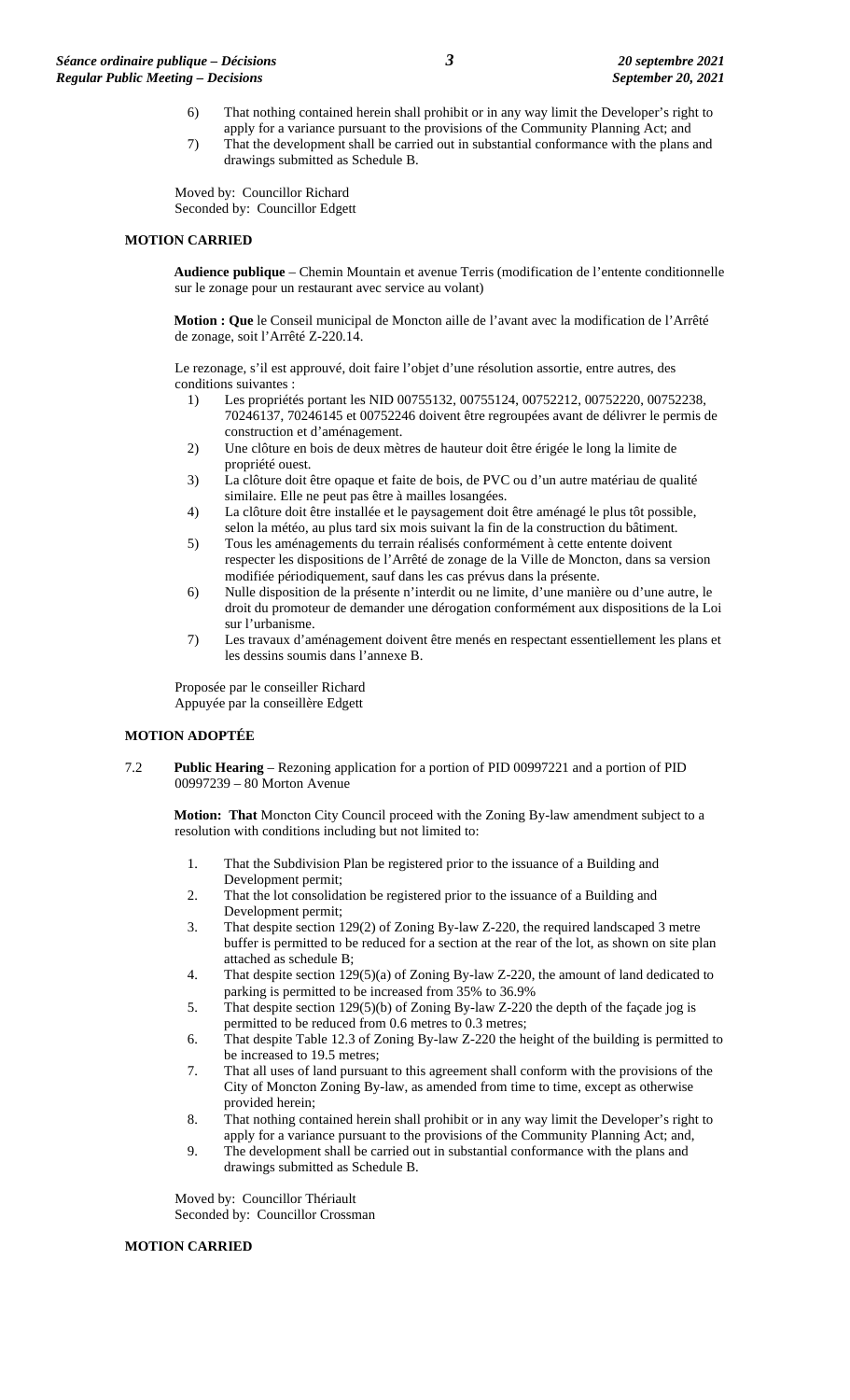**Audience publique** – Demande de rezonage pour une partie du NID 00997221 et une partie du NID 00997239 – 80, avenue Morton

**Motion : Que** le Conseil municipal de Moncton aille de l'avant avec la modification de l'Arrêté de zonage. Le rezonage, s'il est approuvé, doit faire l'objet d'une entente conditionnelle sur le zonage, qui comprend, entre autres, les conditions suivantes :

- 1. Le Plan de lotissement doit être enregistré avant de délivrer le permis de construction et d'aménagement.
- 2. Le regroupement des lots doit être enregistré avant de délivrer le permis de construction et d'aménagement.
- 3. Malgré l'article 129(2) de l'Arrêté de zonage Z 220, la zone tampon paysagée obligatoire de 3 mètres pour une section située à l'arrière du lot peut être réduite, comme l'indique le plan d'implantation reproduit dans l'annexe B;
- 4. Malgré l'article 129(5)(a) de l'Arrêté de zonage Z-220, la superficie du terrain consacrée au stationnement peut être augmentée de 35 % à 36,9 %.
- 5. Malgré l'article 129(5)(b) de l'Arrêté de zonage Z-220, la saillie de la façade peut être réduite de 0,6 mètre à 0,3 mètre.
- 6. Malgré le tableau 12.3 de l'Arrêté de zonage Z-220, la hauteur du bâtiment peut être portée à 19,5 mètres.
- 7. Tous les aménagements du terrain réalisés conformément à cette entente doivent respecter les dispositions de l'Arrêté de zonage de la Ville de Moncton, dans sa version modifiée périodiquement, sauf dans les cas prévus dans la présente.
- 8. Nulle disposition de la présente n'interdit ou ne limite, d'une manière ou d'une autre, le droit du promoteur de demander une dérogation conformément aux dispositions de la Loi sur l'urbanisme.
- 9. Les travaux d'aménagement doivent être menés en respectant essentiellement les plans et les dessins soumis dans l'annexe B.

Proposée par la conseillère Thériault Appuyée par le conseiller Crossman

#### **MOTION ADOPTÉE**

### **8. STATEMENTS BY MEMBERS OF COUNCIL/EXPOSÉS DES MEMBRES DU CONSEIL**

## **9.**

#### **REPORTS AND RECOMMENDATIONS FROM COMMITTEES AND PRIVATE MEETINGS/RAPPORTS ET RECOMMANDATIONS DES COMITÉS ET RÉUNIONS À HUIS CLOS**

9.1 **Recommendation(s)** – Private Session – September 13, 2021

**Motion: That** Moncton City Council authorize the City of Moncton to enter into an Agreement of Purchase and Sale with Brenda Ann Jones to purchase the PID 05029574, located within the Turtle Creek Watershed, and that the Mayor and City Clerk be authorized to execute all documents necessary to complete the purchase transactions and to affix the Corporate Seal of the City of Moncton thereto.

Moved by: Councillor Edgett Seconded by: Deputy Mayor Léger

#### **MOTION CARRIED**

**Motion: That** Moncton City Council:

- 1) Approve the 2022-2024 Service Level Agreement with 3+ Corporation, and authorize the Mayor and City Clerk to authorize all necessary documents and to affix the Corporate Seal thereto;
- 2) As part of the 2022 City budget process, include the allocated contribution of \$309,370 for the City's 2022 grant contribution to 3+ Corporation; and
- 3) As part of the 2022 City budget process consider the proposed City of Moncton Community Economic Development Officer role.

Moved by: Councillor Edgett Seconded by: Councillor Richard

#### **MOTION CARRIED**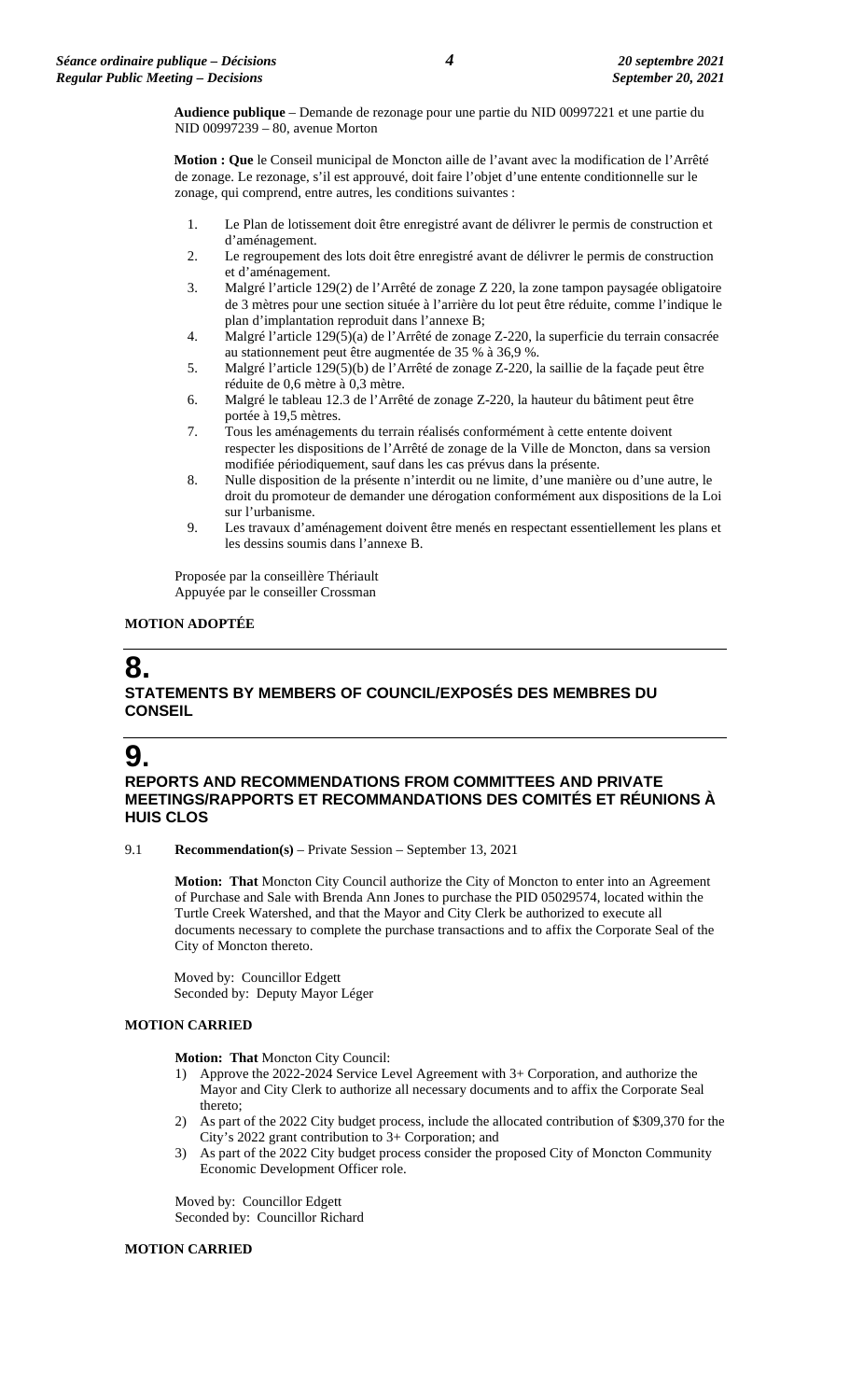**Recommandation(s)** – Séance à huis-clos – 13 septembre 2021

**Motion : Que** le Conseil municipal de Moncton autorise la Ville à conclure, avec Brenda Ann Jones, une convention d'achat-vente pour acheter la propriété portant le NID 05029574 située dans le bassin hydrographique de Turtle Creek, et que la mairesse et la greffière municipale soient autorisées à signer tous les documents nécessaires pour conclure ces transactions d'achat et à y apposer le sceau de la Ville de Moncton.

Proposée par la conseillère Edgett Appuyée par le maire adjoint Crossman

#### **MOTION ADOPTÉE**

**Motion : Que** le Conseil municipal de Moncton :

- 1) Approuve l'entente sur les niveaux de service avec la Corporation 3+ pour 2022-2024 et que la mairesse et la greffière municipale soient autorisées à signer les documents nécessaires et à y apposer le sceau de la Ville de Moncton.
- 2) Inclue la subvention de 309 370 \$ allouée pour 2022 à la Corporation 3+ par la Ville dans le processus budgétaire municipal de 2022.
- 3) Se penche sur le rôle proposé d'agent de développement économique communautaire de la Ville de Moncton dans le cadre du processus budgétaire municipal de 2022.

Proposée par la conseillère Edgett Appuyée par le conseiller Richard

#### **MOTION ADOPTÉE**

## **10. REPORTS FROM ADMINISTRATION/ RAPPORTS DE L'ADMINISTRATION**

10.1 **Request for Proposal RFP20-010** – Records Management System (Moncton Fire Department)

**Motion: That** Moncton City Council approve Administration's recommendation to award Request for Proposal #RFP20-010 for the Supply and Implementation of a Records Management System to the highest-scoring Proponent being ICO Technologies, for a Total Cost of \$112,700.00, including H.S.T. @ 15% for Software Acquisition, Implementation and Training, as well as a Five (5) Year Maintenance and Support, and Software Hosting Cost of \$199,766.50, including H.S.T. @ 15%, with options to extend the agreement for up to five (5) additional one (1) year periods, if it is in the City's best interest to do so.

Moved by: Deputy Mayor Léger Seconded by: Councillor Butler

#### **MOTION CARRIED**

**Demande de propositions RFP20-010** – Système de gestion des documents (Bureau d'incendie de Moncton)

**Motion : Que** le Conseil municipal de Moncton approuve la recommandation de l'Administration d'attribuer le contrat de la demande de propositions RFP20-010 (Système de gestion des documents pour le Bureau d'incendie de Moncton) au proposant le mieux coté, soit ICO Technologies, en contrepartie du prix total proposé de 112 700 \$, dont la TVH de 15 %, pour l'achat du logiciel, sa mise en œuvre et la formation ainsi qu'un coût de 199 766,50 \$, dont la TVH de 15 %, pour la maintenant, l'assistance technique et l'hébergement du logiciel pour une période de cinq ans; ce contrat serait assorti d'une option permettant de le proroger pour au plus cinq périodes supplémentaires d'une durée d'un an chacune, si cette prorogation répond aux intérêts supérieurs de la Ville.

Proposée par le maire adjoint Léger Appuyée par le conseiller Butler

#### **MOTION ADOPTÉE**

10.2 **Tender TS21-070** – Snow and Ice Control Church and Alma

**Motion: That** Moncton City Council approve Administration's recommendation to award Tender #TCS21-070 – Snow and Ice Control of Church/Alma Street Parking Garage to the lowest Bidder meeting the Terms and Conditions and Specifications set out in the Tender, being Mike "C" Enterprises o/a Serenity Pools and Landscaping, for the Total Tendered Seasonal Price of \$43,125.00, including H.S.T. @15%, for a one (1) year period with options to extend the agreement up to a maximum of four (4) additional twelve (12) month periods, if it is in the City's best interests to do so.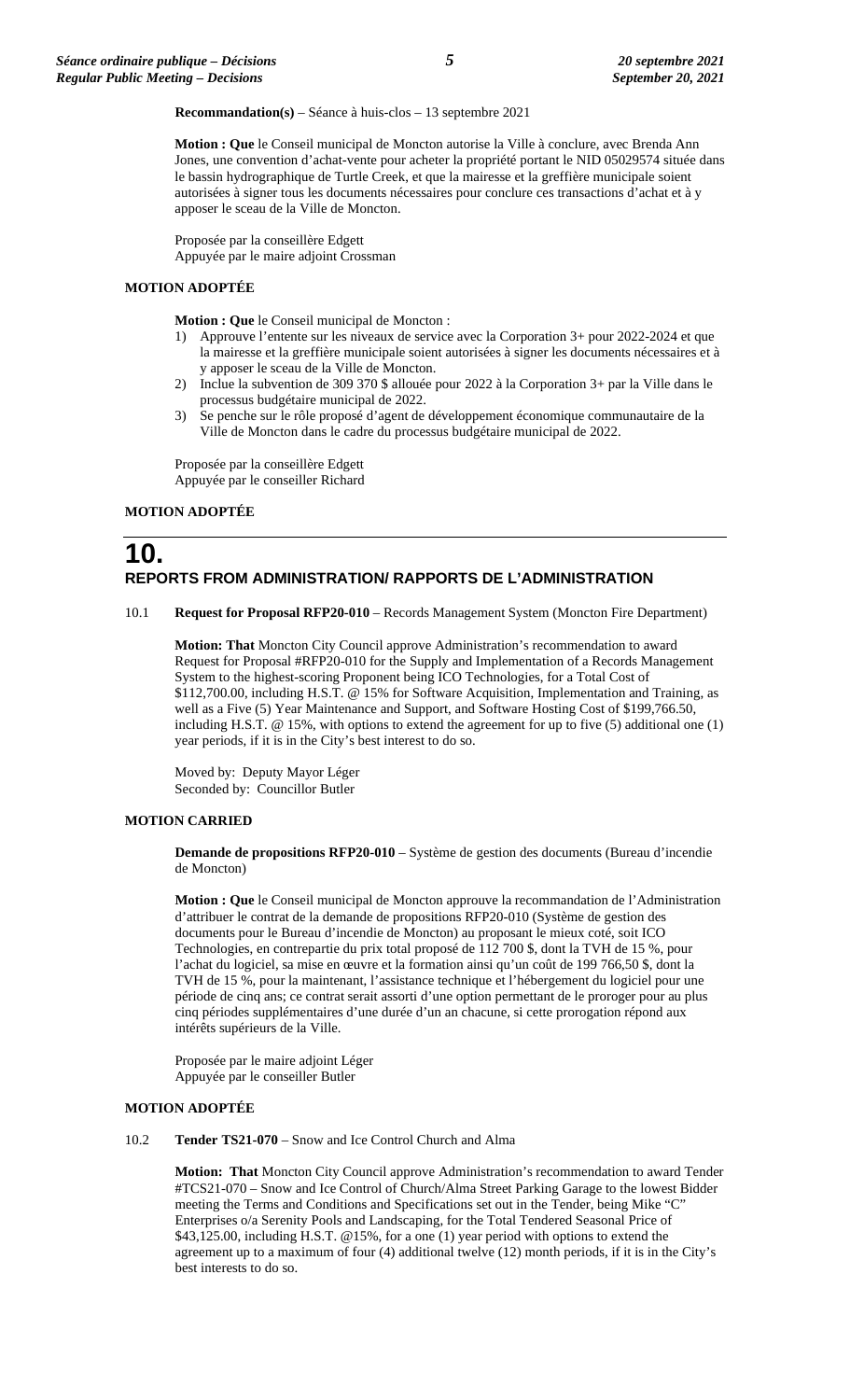Moved by: Deputy Mayor Léger Seconded by: Councillor Butler

#### **MOTION CARRIED**

**Appel d'offres TS21-070** – Déneigement et déverglaçage – stationnement à étages de la rue Alma

**Motion : Que** le Conseil municipal de Moncton approuve la recommandation de l'Administration d'attribuer le contrat de l'appel d'offre TS21-070 (Déneigement et déverglaçage – stationnement à étages de la rue Alma) au soumissionnaire le moins-disant qui respecte l'ensemble des clauses et des conditions, soit Mike "C" Enterprises au nom de Serenity Pools & Landscaping en contrepartie du prix total proposé de 43 125 \$, dont la TVH de 15 % pour une période de 12 mois; ce contrat sera assorti d'une option permettant de le proroger pour au plus quatre périodes supplémentaires d'une durée de 12 mois chacune, si cette prorogation répond aux intérêts supérieurs de la Ville.

Proposée par le maire adjoint Léger Appuyée par le conseiller Butler

#### **MOTION ADOPTÉE**

10.3 **Quotation QP21-053** – Inspection and Servicing of Emergency Generator Systems

**Motion: That** Moncton City Council approve Administration's recommendation to award Quotation #QP21-053 – Inspection and Servicing of Emergency Generator Systems to the lowest bidder meeting the Terms and Conditions and Specifications set out in the Quotation, being Sommers Generator Systems for the Total Estimated Contract Value of \$174,125.47, including H.S.T. @ 15%. The agreement shall be established for a one (1) year period with options to renew the agreement for up to four (4) additional one (1) year periods, if it is in the City's best interest to do so.

Moved by: Deputy Mayor Léger Seconded by: Councillor Butler

#### **MOTION CARRIED**

**Proposition de prix QP21-053** – Inspection et entretien des installations d'alimentation électrique de secours

**Motion : Que** le Conseil municipal de Moncton approuve la recommandation de l'Administration d'attribuer le contrat de la proposition de prix QP21-053 (Inspection et entretien des installations d'alimentation électrique de secours) au soumissionnaire le moins-disant qui respecte l'ensemble des clauses et des conditions, soit Sommers Generator Systems en contrepartie du prix total proposé de 174 125,47 \$, dont la TVH de 15 % pour une période d'un an; ce contrat sera assorti d'une option permettant de le proroger pour au plus quatre périodes supplémentaires d'une durée d'un an chacune, si cette prorogation répond aux intérêts supérieurs de la Ville.

Proposée par le maire adjoint Léger Appuyée par le conseiller Butler

#### **MOTION ADOPTÉE**

## **11. READING OF BY-LAWS/ LECTURE D'ARRÊTÉS MUNICIPAUX**

11.1 **A By-Law** in Amendment of the City of Moncton Zoning By-Law, being By-Law Z-220.14 Mountain Rd. and Terris Ave. (amend CZA for drive thru restaurant) – *Second & Third Readings (subject to approval of item 7.1)*

Moved by: Councillor Richard Seconded by: Councillor Edgett

#### **MOTION CARRIED**

**Arrêté** portant modification de l'Arrêté de zonage de la Ville de Moncton, soit l'arrêté Z-220.14, chemin Mountain et avenue Terris (modification de l'entente conditionnelle sur le zonage pour un restaurant avec service au volant) – *Deuxième et troisième lectures (Sous réserve de l'approbation du point 7.1)*

Proposée par le conseiller Richard Appuyée par la conseillère Edgett

#### **MOTION ADOPTÉE**